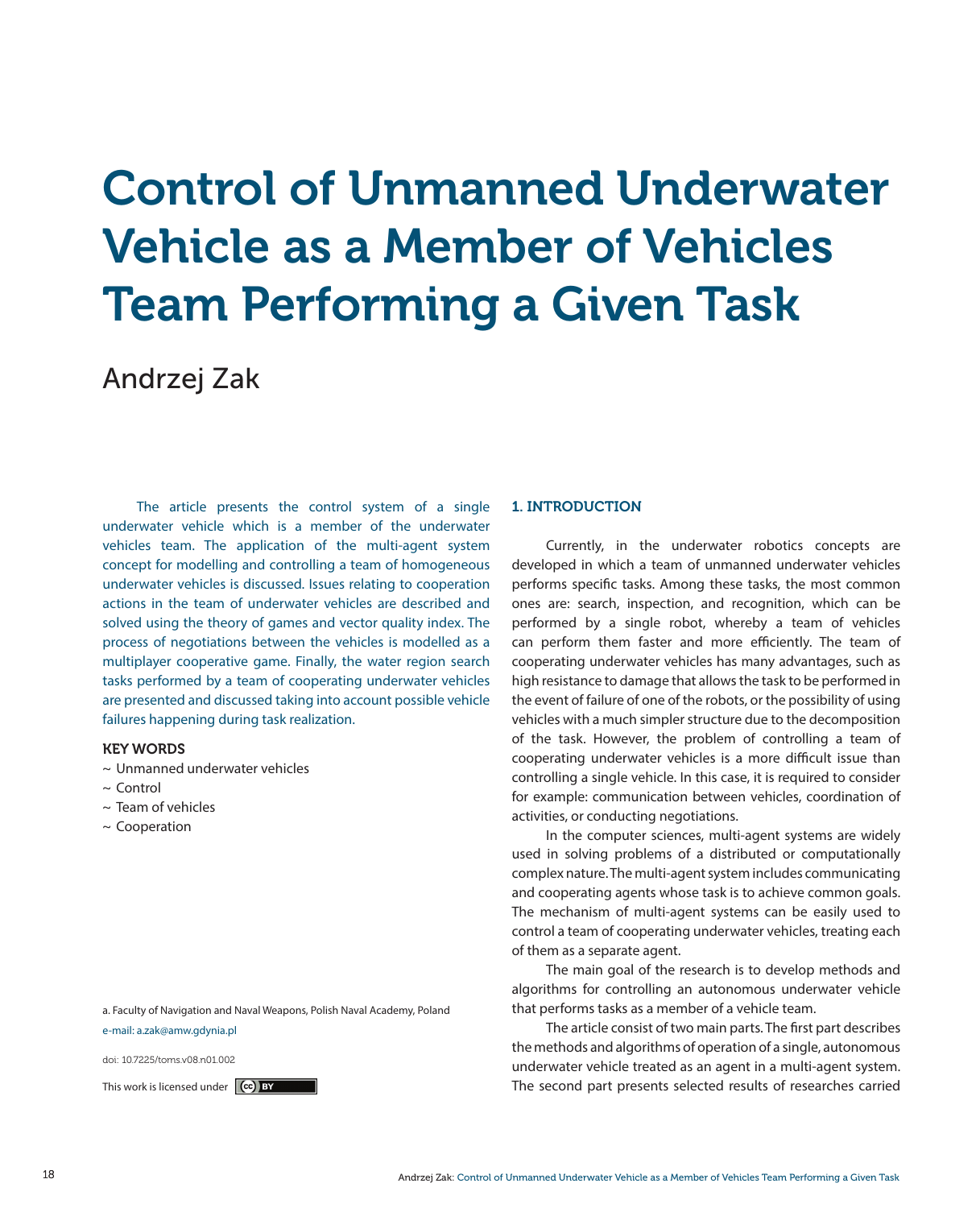out in simulation conditions for the task of searching water region by a team of homogenous underwater vehicles. In the summary, the research is briefly discussed.

# 2. METHOD DESCRIPTION

#### 2.1. Unmanned Underwater Vehicle as an Agent

Let S={s<sub>1</sub>,s<sub>2</sub>,...} mean possible environmental conditions and *A={a<sub>1</sub>, a<sub>2</sub>...}* possible agent actions. While making a formal description of the agent's operation, it can be noted that the action can be treated as a function (Gnatowski, 2005; Weiss, 1999; Zak, 2013a):

$$
action: S^* \to A \tag{1}
$$

where *S\** – selected sequence of environmental states. The environment can be defined as a function:

$$
environment: S \times A \rightarrow S
$$
 (2)

The above means that the action taken results from the state of the environment, and the environment under the influence of the agent changes its state.

It is also necessary to define a function which allows to read the input signals by the agent, called perception. It can be written as a function:

$$
perception: S \rightarrow P
$$
 (3)

which maps the state of the environment into perception *P*. In connection with the above, the action function will take the following form:

$$
action: P^* \to A \tag{4}
$$

where *P\** – sequence of perception.

The agent's interactions with the environment can be treated as a game with Nature, meaning a two-person game with zero payout, which has the following assumptions (Ameljańczyk, 1984):

one player is an agent and the other is Nature as a hypothetical opponent of the agent;

nature is a passive opponent, so it does not depend on winning;

the agent's strategies are defined by ways of acting, and the strategies of Nature are its states;

Nature realizes its states according to a specific random mechanism, about which an agent can have or obtain certain information.

Nature has a set of states that will be numbered with a natural number, *n Є {1,2,…,k}, n, k Є N*, and the agent will have a set of decisions *X*. The result of the agent taking a certain decision *x Є X* and realizing a particular state of Nature *n Є N* is in some way assessed by the agent. Let this assessment having a fixed interpretation be a real number representing the loss that we will denote by the symbol  $F_n(x)$ .

At the beginning, let us assume that the agent has no information about the probability distribution of the states of Nature, so choosing the decision doesn't know what its assessment will be, because it doesn't know which state Nature will take. Any decision *x Є X* can be evaluated with *k* numbers *Fn (x)*, *n Є N* (Ameljańczyk, 1984). The agent will try to choose such a decision *x* that all of its grades *Fn (x)*, i.e. loss values, will be as low as possible. It will ensure that regardless of the state n which will be realized, his losses will be as small as possible. Formally, the above decision-making task can be treated as a multi-criteria type optimization task

$$
(X, F, R) \tag{5}
$$

where *R* – dominance relation.

In this case, it is interesting to determine the form of the dominance relationship *RСF(X) × F(X)*. Naturally, the suggestion is a relationship ≥ generated by a cone (Ameljańczyk, 1984):

$$
\Lambda = \{\lambda \in R^k \mid \lambda \ge 0\}
$$
\n<sup>(6)</sup>

In the set *Y = F(X)* we will get a set of Pareto-optimal results. So, the agent will probably choose one of the decisions leading to the set  $Y_k^{\leq}$ .

A pessimistic agent can use the following dominance relationship *R<sub>p</sub>* (Ameljańczyk, 1984):

$$
\max_{n \in \mathbb{N}} y_n \le \max_{n \in \mathbb{N}} w_n \tag{7}
$$

where *y*,  $w \in Y$  and  $(y, w) \in R$ <sub>*p*</sub>.

This means that the result *y* is considered better than the result of *w* if the maximum conditional loss is lower than or equal to the maximum conditional loss in the case of *w* result.

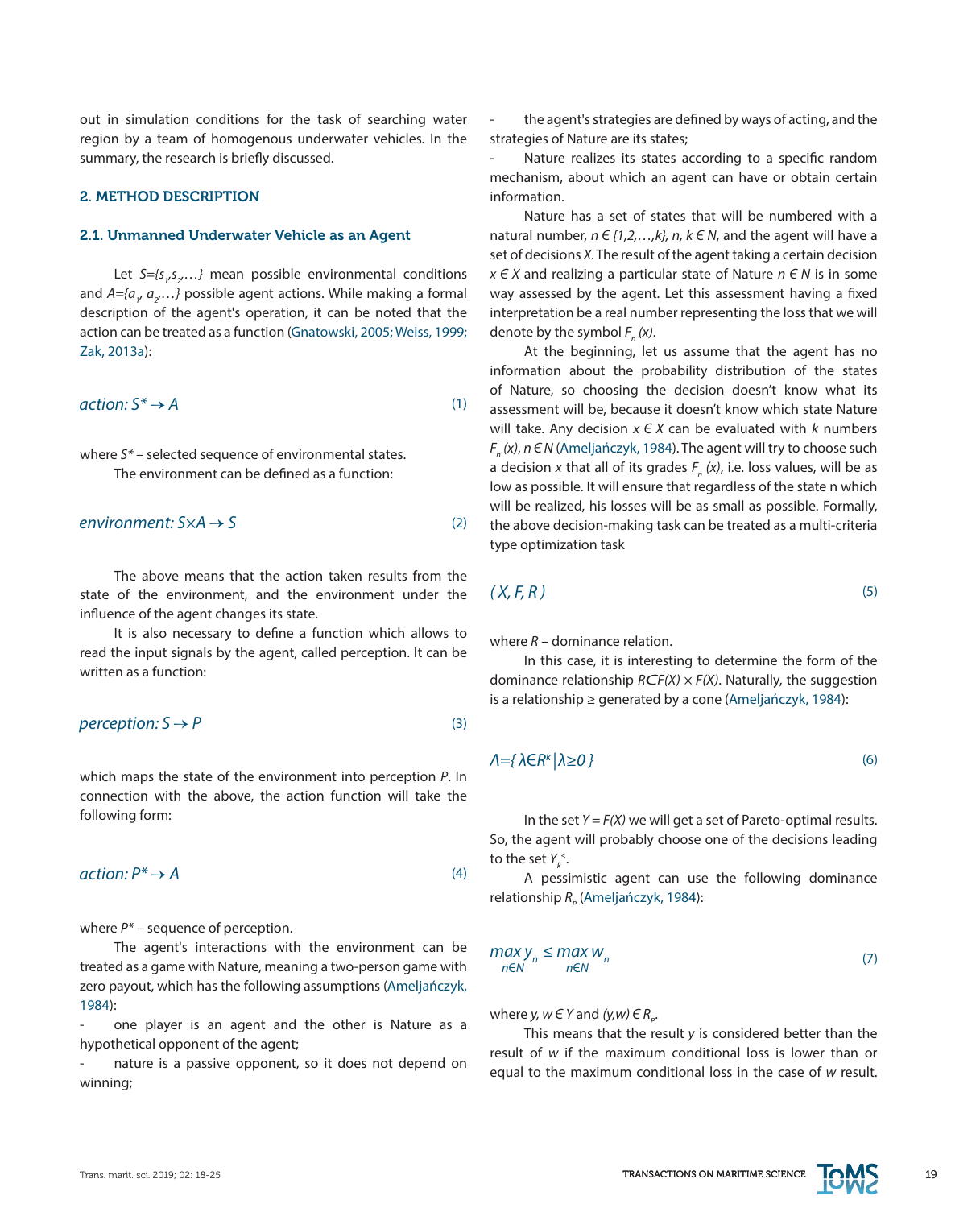In the case of a decision, this means that the decision *x* such that  $F(x) = y$  is better than the decision *z* such that  $F(z) = w$  if it guarantees a loss equal to or lower than the decision *z*. The dominant result of z will be such a result that (Ameljańczyk, 1984):

$$
\begin{array}{c}\n\max \mathsf{y}_n^p \leq \max \mathsf{w}_n\\ \n\text{new} \quad \text{new} \quad \text{new} \tag{8}\n\end{array}
$$

for every *w Є Y - {y}*.

If the player is an optimistic agent, he will value the results in a different way. Let *y*,  $w \in Y$  and  $(y, w) \in R_0$  when

$$
\min_{n \in \mathbb{N}} \sum_{n=1}^{n} \min_{n \in \mathbb{N}} W_n \tag{9}
$$

This means that the agent will prefer decision *x* such that  $F(x) = y$  over the decision *z* such that  $F(z) = w$  if the loss is lower than or equal to the corresponding loss in the case of a decision *z*.

Suppose that the agent knows the Nature state probability distribution. Let  $\boldsymbol{p}_{\scriptscriptstyle n}$  be the probability that the  $\boldsymbol{n}$ -th state of Nature will occur. Of course, the following relationships take place:

$$
\sum_{n \in \mathbb{N}} p_n = 1 \text{ if } p_n \ge 0, n \in \mathbb{N} \tag{10}
$$

In this case, it seems advisable to use the method of compromise hierarchical solutions in which the order of criteria can be determined using the  $p_{n}$  values. The dominance relationship can be defined using the expected loss value. Let *y, w E Y,* then *(y,w) E R<sub>P</sub>* when (Ameljańczyk, 1984)

$$
\sum_{n \in \mathbb{N}} p_n y_n \le \sum_{n \in \mathbb{N}} p_n w_n \tag{11}
$$

The set of dominating solutions, with such a dominance relationship, is a set of such decisions *x Є X*, that (Ameljańczyk, 1984)

$$
\sum_{n\in\mathbb{N}}p_{n}F_{n}(\tilde{x})=\inf_{x\in X}\sum_{n\in\mathbb{N}}p_{n}F_{n}(x)
$$
\n(12)



## Figure 1.

Agent architecture and control flow (Gnatowski, 2005).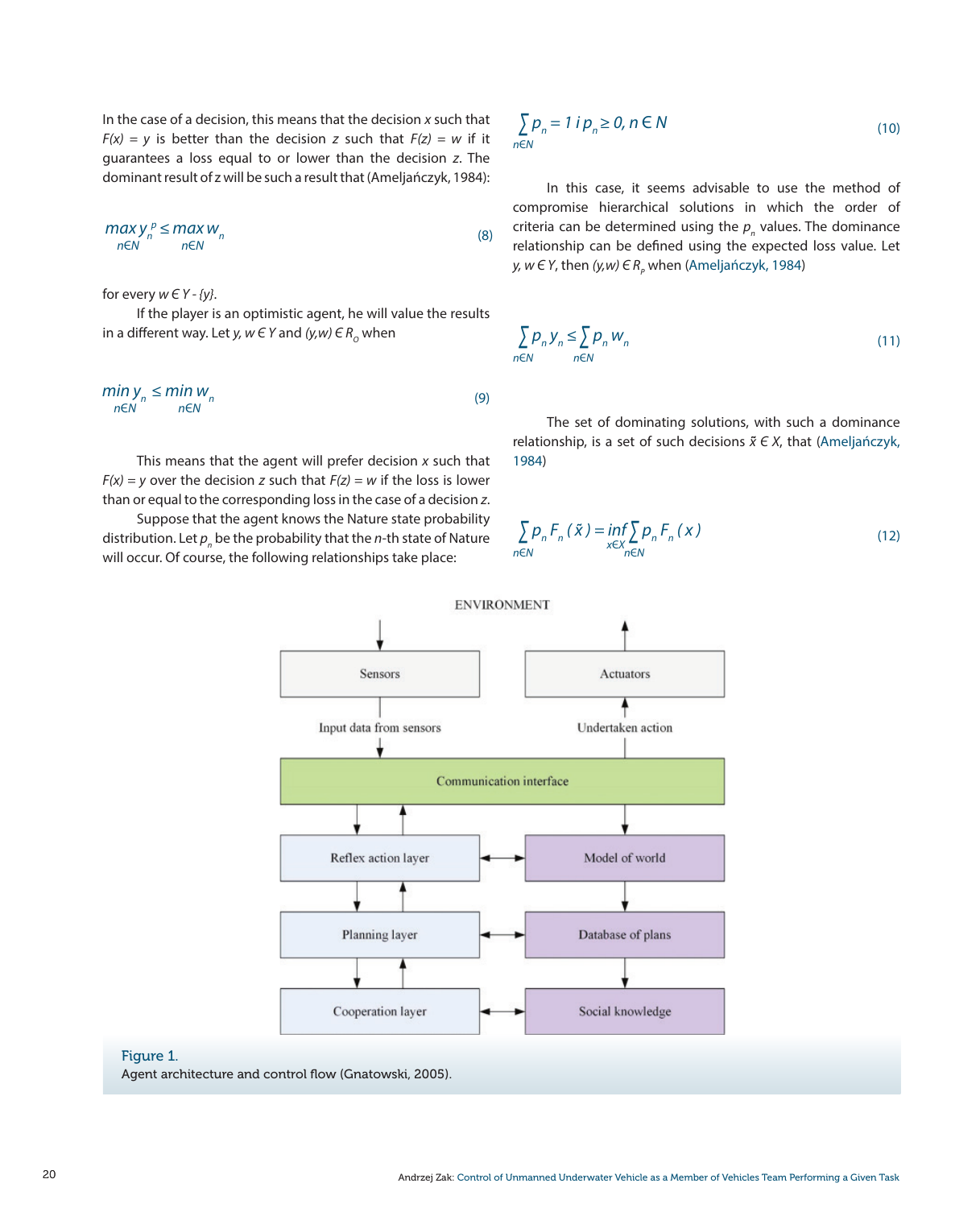So far, we have treated the agent as an abstract concept. Giving it the autonomy function consists in defining the action function to take depending on the input signals that make up the perception. The proposed solution adopts a layered, hierarchical architecture (Figure 1) (Zak, 2013b). Its advantage is the lack of the need to define the decision mechanism and the simplicity of operation. This architecture will consist of layers, where the lowest layer is responsible for reflex behavior, the middle one for planning, and the highest for cooperation with other agents (Gnatowski, 2005; Maza & Ollero; Mukkerm 1996). Each of the layers has a corresponding database which represents the state of the environment corresponding to the given layer. The control flow in this architecture takes place in two directions. First, the

control signal is sent from the lower to the higher layers, and then from the higher to the lower layers. If the lower layer using its database is unable to take appropriate action, it sends the signal to the upper layer. From this it follows that the higher the layer, the less frequently it is activated (Gnatowski, 2005).

#### 2.2. Algorithm of Agent Behavior

It was assumed that the team consists of heterogeneous vehicles, i.e. that their hardware and software layers, including operation algorithms are the same. It was also assumed that the team's goal is to search the set water region. The vehicle's operation algorithm should ensure that the goal set for each



# Figure 2.

The operation algorithm of a single agent - an underwater vehicle, Part 1, a continuation is shown in Figure 3.

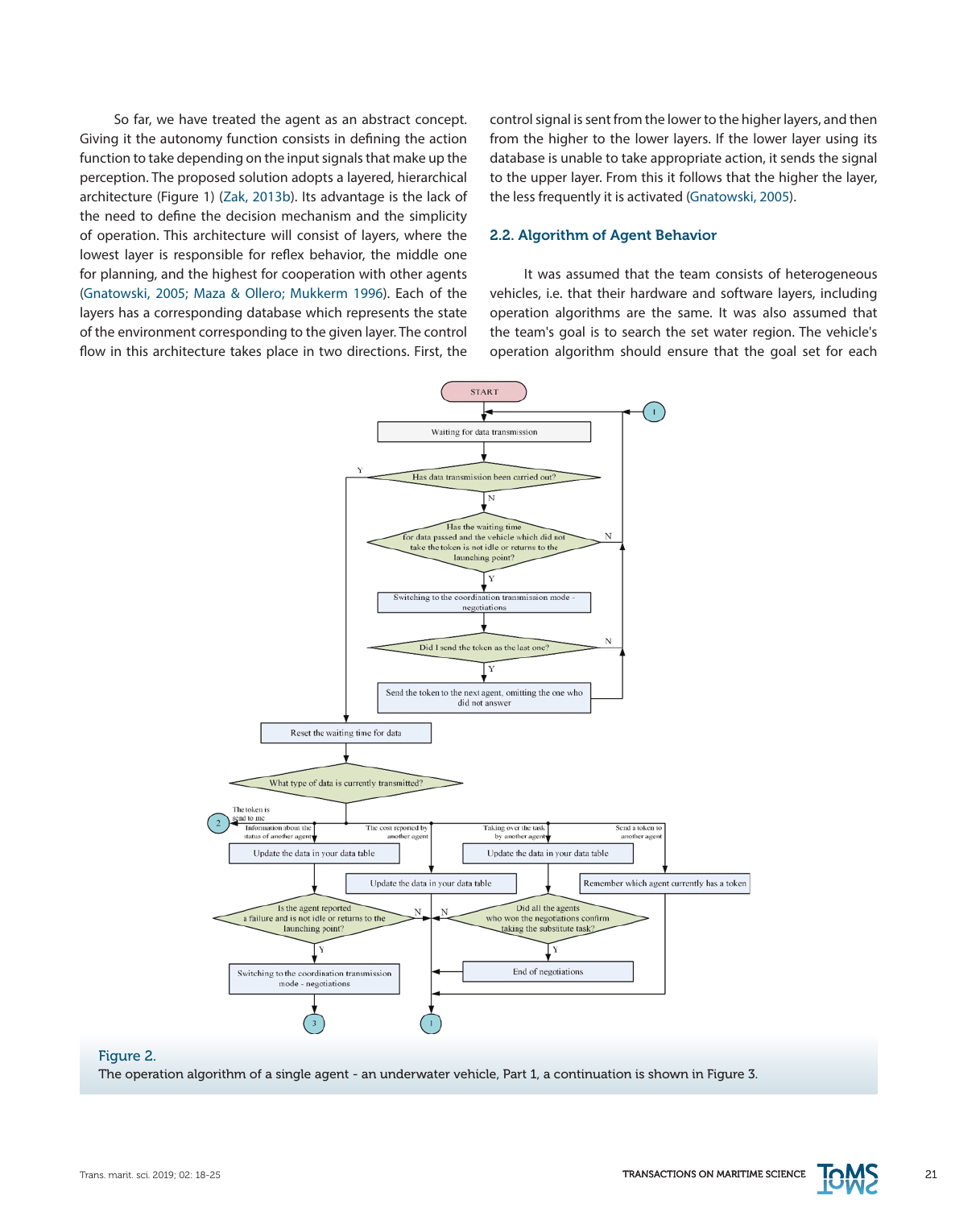agent is achieved, as well as the cooperation between the agents. According to the adopted structure, the algorithms related to detecting obstacles are implemented in the layer of reflex action as well as algorithms related to maintaining the course and speed of movement (Garus & Zak, 2010; Zak, 2016). The planning layer implements algorithms related to driving the vehicle along a set trajectory, including determining the trajectory of obstacle avoiding (Lisowski, 2016; Zak 2013a). At the level of cooperation, the vehicle exchanges data with other team members and also conducts negotiations in the event of damage to any of the vehicles and the need to undertake a substitute task (Lisowski, 2013). For this purpose, information about the condition of a given vehicle is sent between vehicles, as well as in the case

of negotiations also the costs of performing replacement tasks by individual vehicles. Since communication between vehicles is most often carried out in water using hydro-modems, in the situation of a common transmission media token ring mechanism can be used. In the case of winning negotiation by a given agent, its trajectory is automatically extended by a part that was taken over as a substitute task (Zak, 2013a).

Figures 2 and 3 present the algorithm of operation of a single agent in the scope of cooperative activities, which should ensure the performance of the task in cooperation with other agents, i.e. to achieve a common goal – the search a given water region.



Figure 3.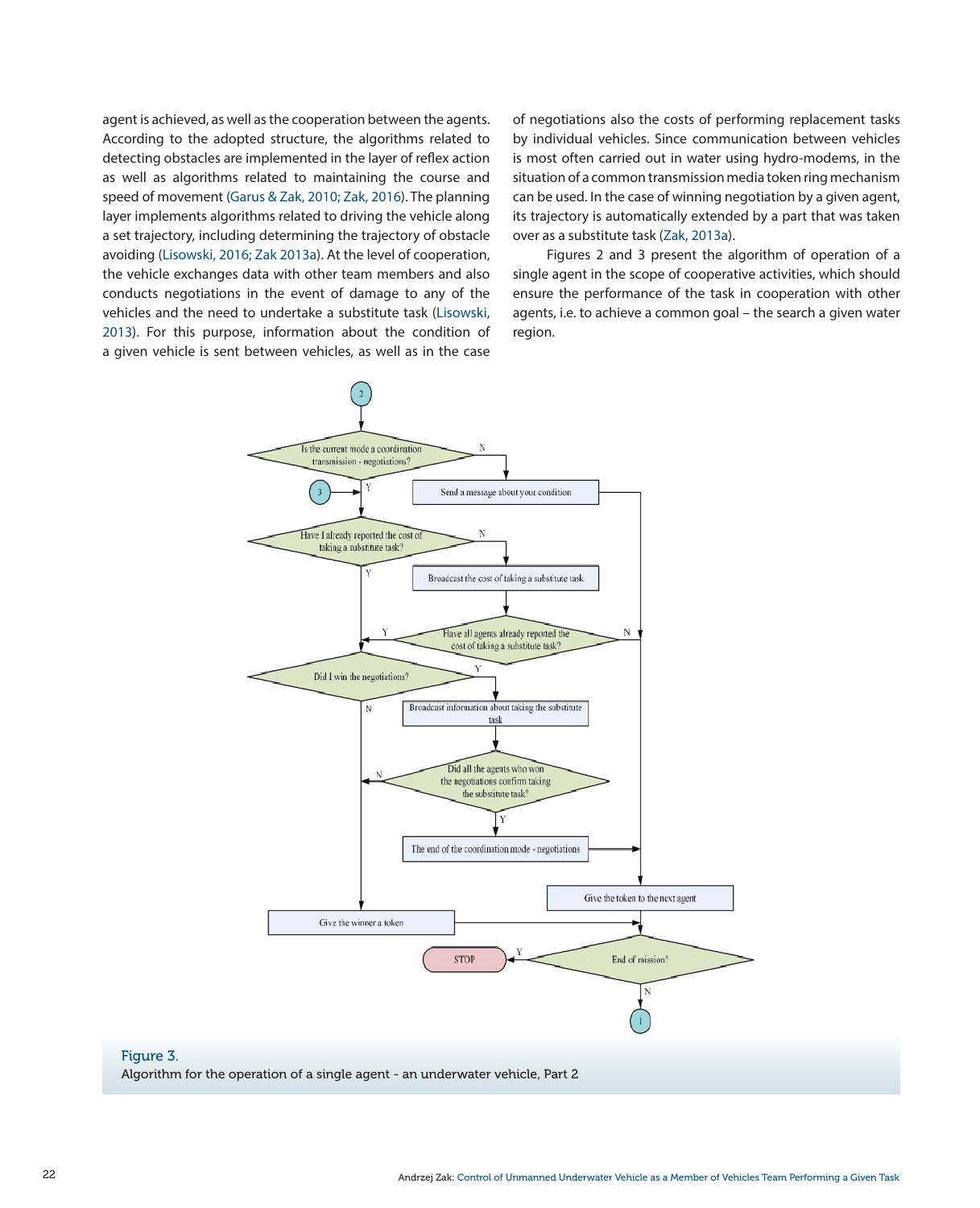#### 3. RESULTS OF RESEARCH

The correctness of the adopted solutions has been verified on the basis of simulation tests carried out in the Matlab environment. The research assumes that a set of heterogeneous autonomous underwater vehicles performs the task of searching a given water region. A single autonomous underwater vehicle is an agent who, together with the other vehicles in team, has to pursue the main objective. Each of the vehicles has a specific purpose, which is to search the indicated part of the water region. The environment is the water into which the underwater vehicle interacts with the thrusters allowing it to move. The task of perception is primarily fulfilled by navigation devices that are necessary for the vehicle to move on a given trajectory. In addition, technical observation devices are used, for example to detect obstacles. Perception functions can also be met by technical observation devices through which the vehicle can detect the objects sought if the task requires it; otherwise, they are not important from the point of view of the agent's implementation. During the task performance, the vehicle cooperates with other vehicles in the team; in particular, it exchanges data coordinating the work. Each vehicle also has low-level control algorithms that allow it to travel along the trajectories. Before starting the mission, each vehicle acquires the following data from the supervision system (mission planner):

- number of vehicles participating in the task;
- description of the reference system common to all vehicles;

description of the shape of the water region in the form of a contour defined by a set of points with coordinates (x,y) in the assumed reference system;

the trajectory on which a given vehicle is to move, as defined in the adopted reference system;

trajectories of other vehicles involved in the task.

The developed algorithms were tested during a research in which the task was to search the Szczecin harbor by a team consisting of five autonomous underwater vehicles. In the first test, it was assumed that none of the vehicles failed during the task. Table 1 summarizes the data that numerically characterizes the water region and the performed task. Figure 4 presents the route of passage of each underwater vehicle in the test No. 1, on the background of the electronic water map.

#### Table 1.

Convolution results of discrete functions x(n) and ψ (n) for different N.

| Port area [m2]:                                                     | 405,296.7  | The number of vehicles in the team [pcs.]: |                              | 5       |
|---------------------------------------------------------------------|------------|--------------------------------------------|------------------------------|---------|
| The length of the shoreline [m]:                                    | 6,228.2    | Vehicle no. 1:                             | the length of the route [m]: | 4,653.9 |
|                                                                     |            |                                            | execution time [min]:        | 38.8    |
| The depth of the harbor [m]:                                        | 13.0       | Vehicle no. 2:                             | the length of the route [m]: | 4,725.3 |
|                                                                     |            |                                            | execution time [min]:        | 39.4    |
| Distance from the bottom when<br>performing the task [m]:           | 9.0        | Vehicle no. 3:                             | the length of the route [m]: | 4,576.9 |
|                                                                     |            |                                            | execution time [min]:        | 38.2    |
| Width of the observation [m]:                                       | 38.6       | Vehicle no. 4:                             | the length of the route [m]: | 4,639.8 |
|                                                                     |            |                                            | execution time [min]:        | 38.7    |
| Distance between the survey lines<br>$[m]$ :                        | 36.7       | Vehicle no. 5:                             | the length of the route [m]: | 4,531.6 |
|                                                                     |            |                                            | execution time [min]:        | 37.8    |
| The course of the survey lines:                                     | $61^\circ$ |                                            |                              |         |
| The total length of the route [m]:                                  | 15,503.9   |                                            |                              |         |
| The total time of completing the<br>task by a single vehicle [min]: | 129.2      |                                            |                              |         |
|                                                                     |            |                                            |                              |         |

As a result of this test, the vehicle team should complete the search task after 39.4 min., which is a shorter time by about 1/3 compared to the time necessary for a single vehicle to perform this task.

In the second test, it was assumed that the underwater vehicle No. 2 had failed after passing 1,975 m of the route assigned to it. According to the adopted solutions, other vehicles undertook negotiations to determine which of the vehicles,

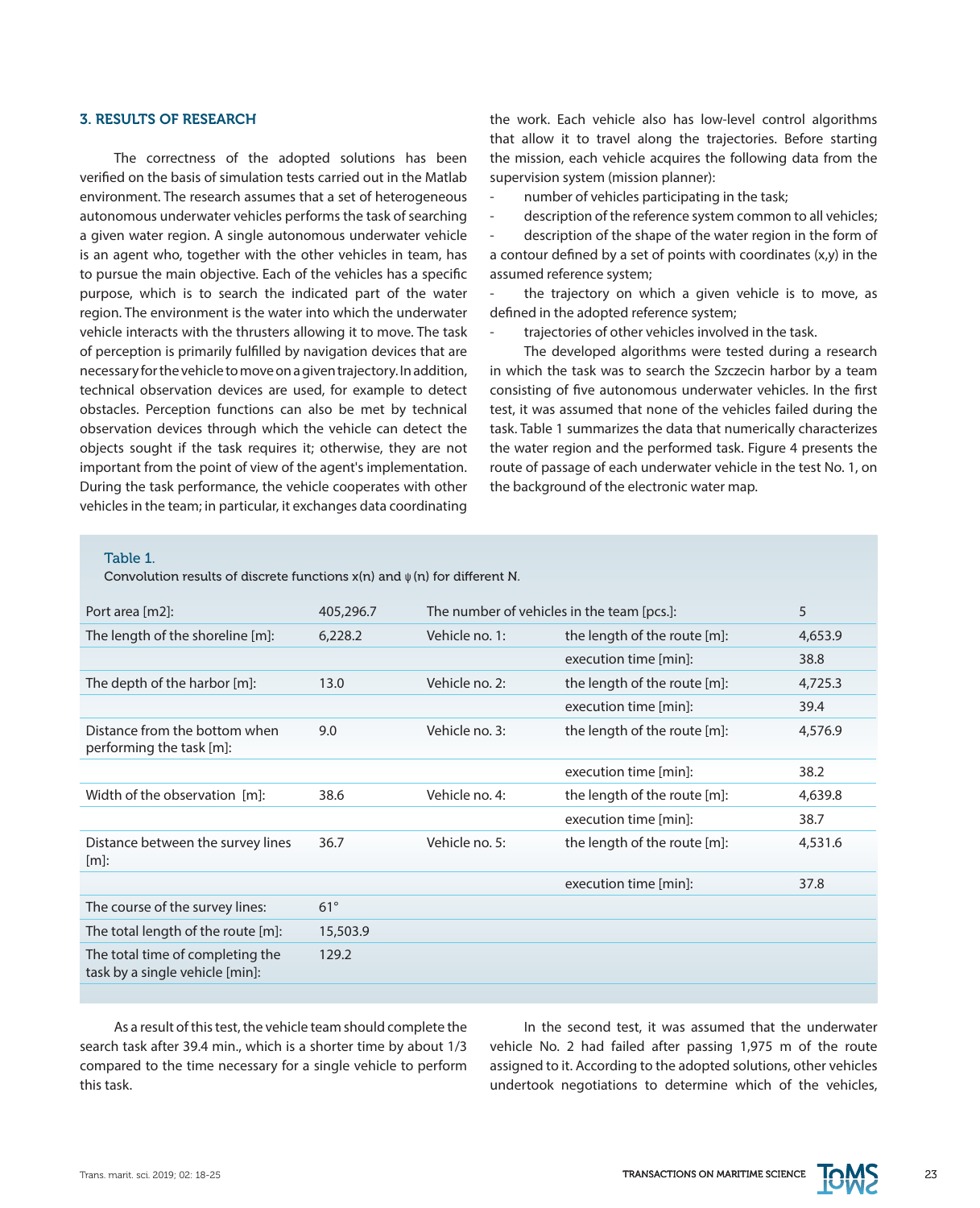

#### Figure 4.

Routes of passage realized by each of the underwater vehicles forming a team of vehicles performing the task of searching the Szczecin harbor. Assignment of the color line to each vehicle: yellow line – vehicle No. 1, green line – vehicle No. 2, blue line – vehicle No. 3, white line – vehicle No. 4, magenta line – vehicle No. 5.

possibly a vehicle coalition, would complete the task for vehicle No. 2. As a result of the negotiations, the vehicles reported the costs of the substitute task and determined the profits from individual coalitions as well as the basis on which the solution was chosen. The optimal solution should ensure the highest profit and the lowest costs. In the proposed solution, it was assumed that the priority was to minimize the time to perform the task of searching the given water region. Accordingly, the cost will be the route that the vehicle undertaking the substitute task has to travel (the sum of the route to reach the starting point of substitute task and the route of performing the substitute task). The profit will be the difference between the maximum cost of performing the substitute task by a single vehicle with the longest route of access to the starting point of the substitute task and the reported costs by particular coalitions of vehicles. In the search for an optimal solution, some restrictions were also adopted. Firstly, a coalition that performs a substitute task must be as large as possible. Secondly, the profit to be obtained as a result of the formation of a given coalition is to be at least L times greater than the maximum profit of all coalition partners, where L is the number of coalitions. In addition, each of the coalition members must have an assigned trajectory on which he will perform a search of a length greater than or equal to the two lengths of the route to the starting point of the substitute task. Based on this, it was determined that the most cost-effective solution would be taken over the task for vehicle No. 2 by a coalition of agents consisting of vehicles No. 3 and No. 5. As a result of realizing the substitute task, the routes of vehicles 3 and 5 will be extended respectively to 6,848.4 m and 6,470.4 m. This meant that the entire task would be completed in the time of 54.3 min., i.e. 14.9 min. longer than in the absence of a vehicle No. 2 breakdown.

# 4. SUMMARY

On the basis of the conducted research, it can be concluded that the use of many cooperating vehicles for the task of searching a given water region has two basic advantages. It